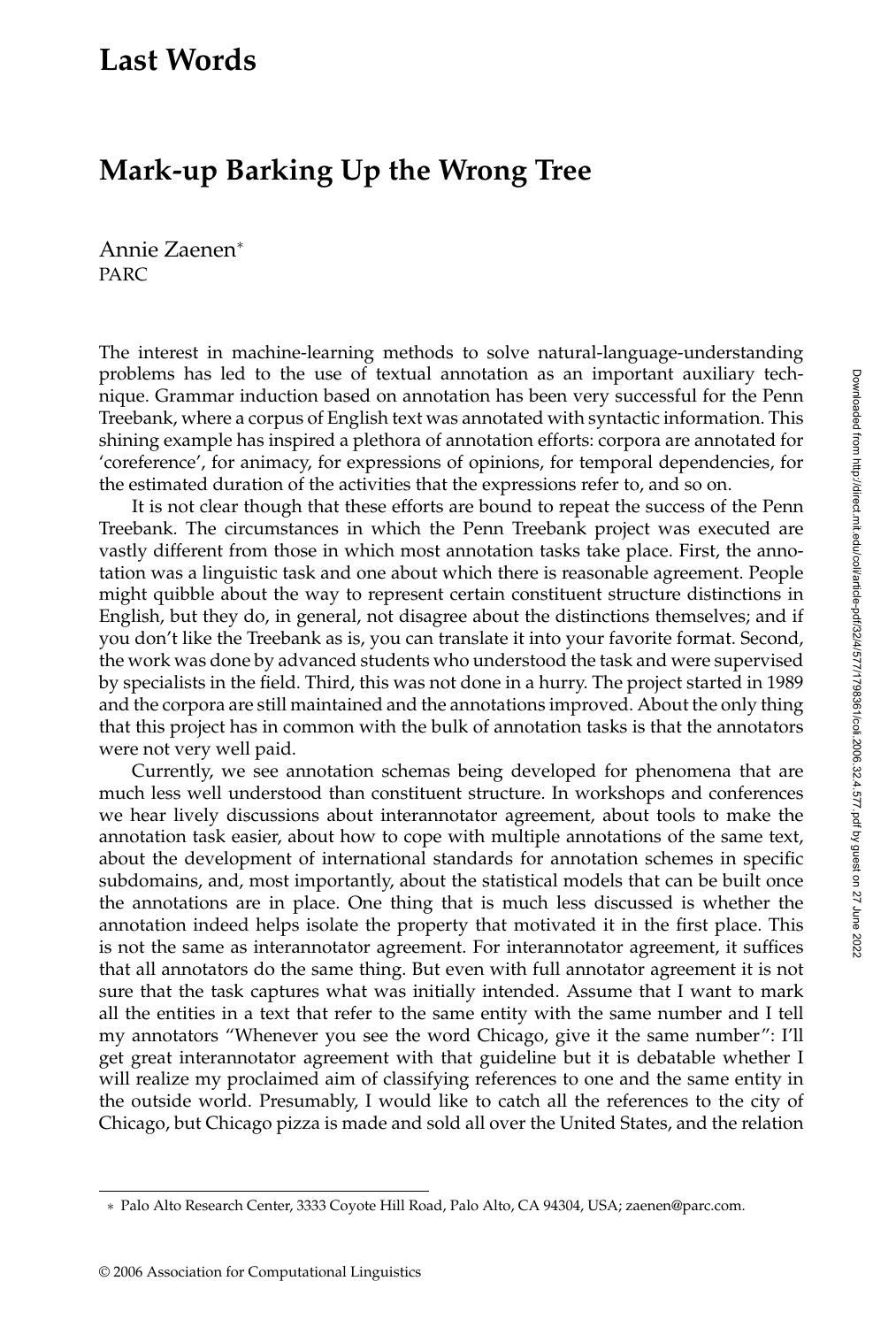between The University of Chicago and the city of Chicago is about the same as that of the DePaul University and the city of Chicago.

The problems with the 'coreference' annotation tasks of MUC and the like are well documented and not solved. Kibble and van Deemter (2000), for instance, discuss the difficulties created by the assumption that coreference is an equivalence relation, and hence transitive for cases like the following: *Henry Higgins, who was formerly sales director of Sudsy Soaps, became president of Dreamy Detergents. Sudsy Soaps named Eliza Doolittle as sales director effective last week.* Given the way coreference is defined, Henry Higgins is coreferent with Eliza Doolittle. The persisting discussion about how to define the task (Is it better to try to get to coreference or anaphoric dependency? Is the former part of the latter?) shows that we are not confronted with a trivial problem. There is no reason to assume that the other annotation tasks that are currently undertaken are all simpler in nature.

There are two aspects of annotation tasks that make them more difficult than they might seem at first blush. The first is inherent in the kind of annotations that are currently needed. The field is moving from information retrieval to language understanding tasks. To understand a linguistic utterance is to map from it to a state of the world, a non-linguistic reality. Language understanding always has a non-linguistic component. In computational settings, unfortunately, most of the time we do not have independent access to this non-linguistic component. This means that language understanding systems have to be more than just language understanding systems: One expects them also to take care of some minimal understanding of the world the language is supposed to describe. But relations between linguistic entities and the world have not been studied in linguistics nor anywhere else in the systematic way that is required to develop reliable annotation schemas: Traditional formal semantics says how meanings are put together and remains silent about semantic primitives. Lexical semantics is very fragmented: One part of it tends to limit its scope to lexical items that exhibit syntactic alternations, whereas another part concentrates on improving traditional lexicography.

There certainly are efforts that are relevant to the study of the relation between language and the world, but they are the proverbial drop in the ocean. The kind of work needed falls between artificial intelligence and computational linguistics and is treated as peripheral to both. To illustrate this again with the coreference example: In linguistics there is exquisite work on the interpretation of reflexives and reciprocals, but they account for less than 5% of pronouns. There are influential theories on the interpretation of definite and indefinite noun descriptions, but a naïve interpretation of the currently most influential of these theories, the novelty/familiarity theory, leads people to the wrong expectations about the status of definites as documented by Poesio and Vieira (1998). There is work on quotations; there is work in psycholinguistics; but all this doesn't add up to a coherent account of the use of referential expressions in text and dialogue.

Annotation tasks typically involve these ill-understood phenomena. Current practice seems to assume that theoretical understanding can be circumvented and that the pristine intuitions of nearly naïve native speakers can replace analysis of what is going on in these complicated cases. The results that I have looked at suggest that this is wishful thinking. To take an example that looks deceptively simple: When does a linguistic expression refer to an animate being? In *I went to the restaurant on 10th street.* {*It makes*|*They make*} *great clam chowder*, the restaurant seems to be a place, but the *they* seem to be people and with *it* we seem to be referring to an organization. One can put together a coherent picture about how we understand such sentences but it is not trivial and it does not translate immediately into a quick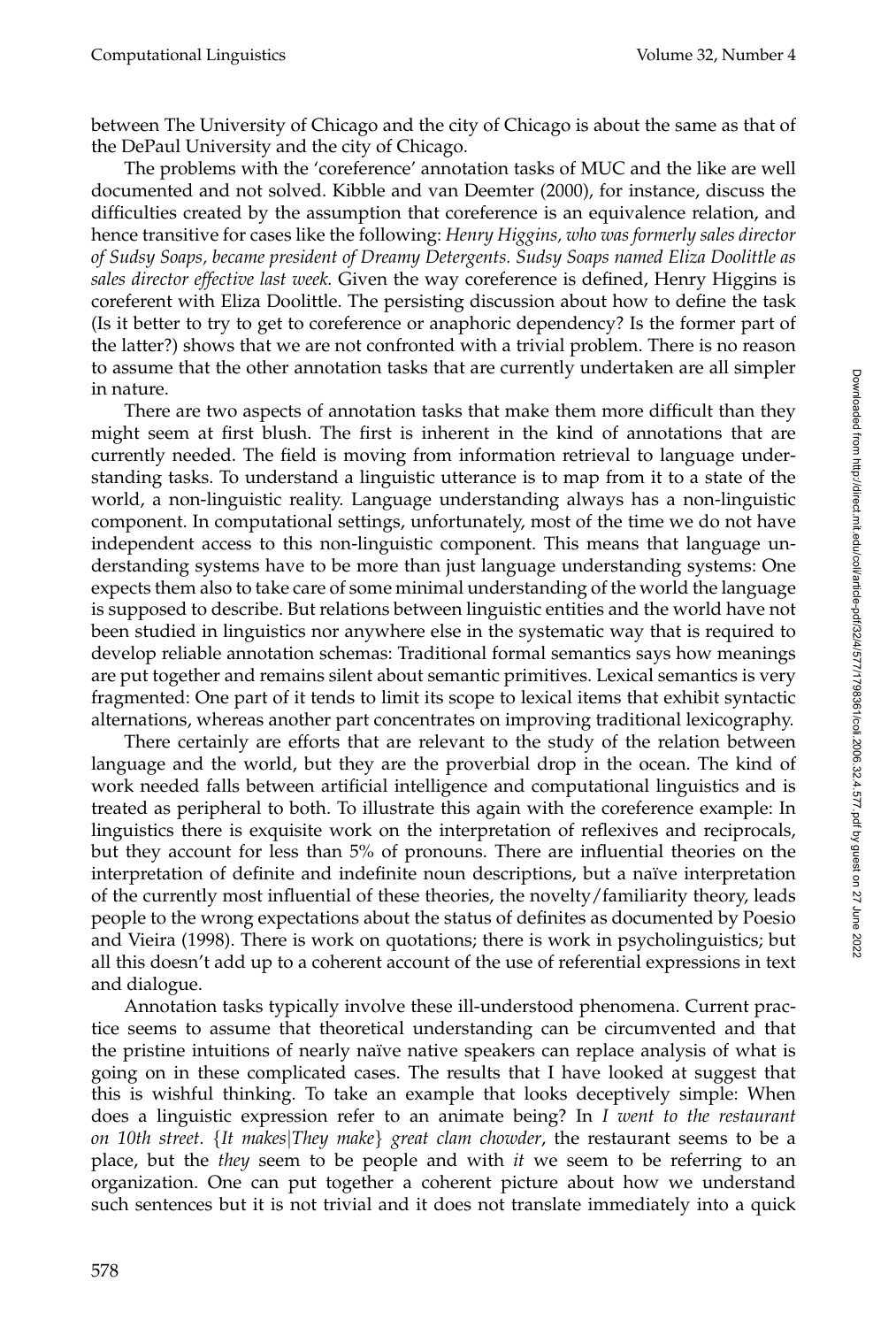and unambiguous annotation scheme. Annotators either vacillate or they interpret the guidelines in a reductive manner; for example, anything that follows directional *to* is a place and anything that is anaphorically related to a place is also a place. The problems are not limited to animacy annotations: Questions such as 'What does it mean to detect the point of view of the author of a text?' and 'Is he supposed to have one point of view toward everything he talks about?' are not easier to answer, as illustrated by a recent discussion in the Aquaint project. A pilot evaluation of opinion annotations produced very low F scores and the authors were at loss about how to show the advantages of such annotations. Corpus-based research risks becoming as bedeviled by annotation problems as theoretical linguistics is by the questionable methodological status of grammaticality judgments.

The second problem that annotation tasks face is not inherent. It is created by the current funding model. In the name of accountability, current NLP practice is wedded to quantifiable results, short time horizons, and strict financial control. In this setup there is no time for fundamental research. So, when research is necessary, it has to be called by another name. Part of it will be shuffled under the heading 'annotation'. But narrowly defined annotation has nothing to show for itself: It is an auxiliary preparatory task destined to facilitate others. The annotation work has to be done well, one assumes, but, surely, it must be done quickly. The often subtle distinctions involved need to be made by annotators with little training, and only a minimum of time can be spent on defining the taskand testing the guidelines. If annotation is made into a separate project, the schedule remains tight, and one has to argue that the same annotation will be useful for various applications to get sufficient funding. This carries the additional danger that annotations intended to serve for several, often not yet defined, applications may in fact not be useful for any. However the task is organized, annotators typically have no stake in the end result. If one has to slip research under this heading, the task becomes impossible.

Of course, as long as the taskis to provide material to develop and refine machinelearning techniques, much of this doesn't matter. Whether *Henry Higgins and Eliza Doolittle* are referring to the same entity or not is of no interest in that context. The technique has only to show that if it is told that they are coreferent because they had the same job (even at different moments), then it can also learn that George Bush and his father are coreferent. Whether that is the way we understand natural language is not what the techniques are about. The problem arises only when one starts to use the results in further processing or tasks such as question answering.

Given the inherent difficulties of annotation tasks and the lack of appropriate funding to do the research that would allow them to be done well, one might wonder whether one could avoid the issue completely. There certainly are researchers who think that every NLP task can be recast as a text-to-text mapping task and all relevant regularities can be found through appropriate alignments. It is not obvious that this will work for purely linguistic regularities, and when the task is to discover properties of a non-linguistic reality, it is clear that not everybody is willing to bet on it.

Thus for the foreseeable future we are stuck with annotation. We should recognize that annotations are no substitute for the understanding of a phenomenon. They are an encoding of that understanding. The encoding is different from a rule-based encoding in that it does not require a generative formalization and it allows a more piecemeal approach. It is reasonable to ask that the understanding of (some aspects of) the language– world mapping be encoded in annotations. It is also reasonable to ask that an important part of the fundamental research done in this area be embodied in annotations to ensure that the research remains linked to phenomena that occur in real text and dialogue, but a